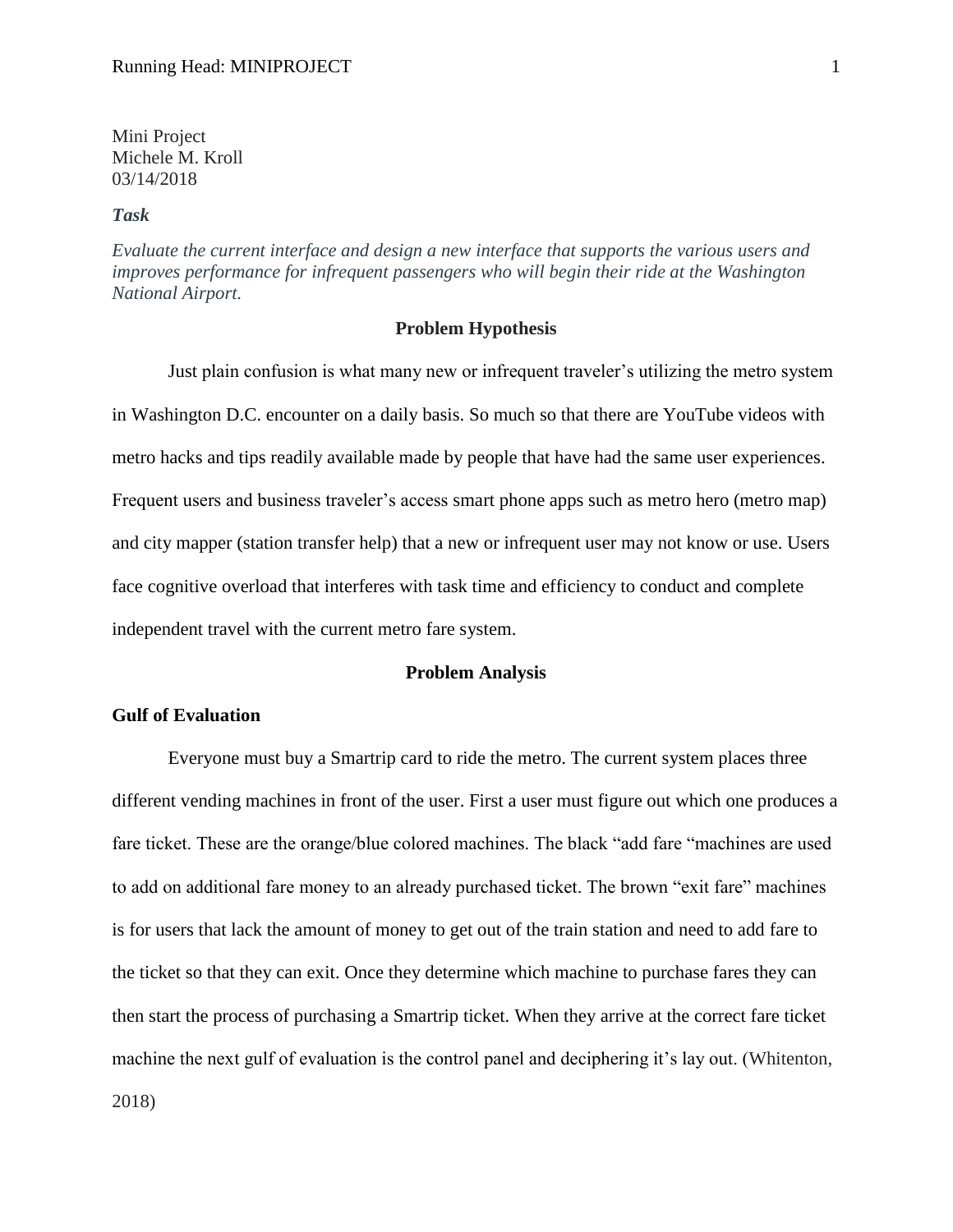## **Gulf of Execution**

Norman's gulf of execution in the current system leads to cognitive overload with numerous slips and/or mistakes for the user. (Norman, 1988) Maps are readily available in the terminals and provide visual information to the user on a large space for easy reading. However, they can be hard for new people to understand, especially if they have never been on a metro system before. The map isn't to scale which some users may mistake and think their destination is a few blocks walk from the metro stop when in reality it is a few miles. The first challenging task is trying to figure out the metro map with the destination list. Locating a specific destination and deciphering which line to ride and where to transfer or get off can cause considerable confusion and stress leading to cognitive overload. An additional burden is the language barrier which is common in metro D.C. Many train lines stop at the same transfer stations confusing users where or if they should transfer to another train line if they read the map incorrectly. Deciding which line to ride and where to get off can cause anxiety before a user even purchases a fare ticket because there is no feedback that tells them if they are correct other than the distribution list.

The user must then decide what kind of ticket they need. Although the user follows the prompts in getting a ticket some of the tasks cause mistakes and inefficiencies. The choices are either a single ticket for one person or a multiple ticket (for family). This is confusing because some users might think that single and multiple mean number of stops (one trip or round trip) instead of people. If they choose multiple they need to know that for each paying adult, two children under five can ride free. This is not readily available information so many people end up buying additional tickets and spending more money than they need to. There are also reduced rates for students and seniors as well as increased rates during rush hour to be considered.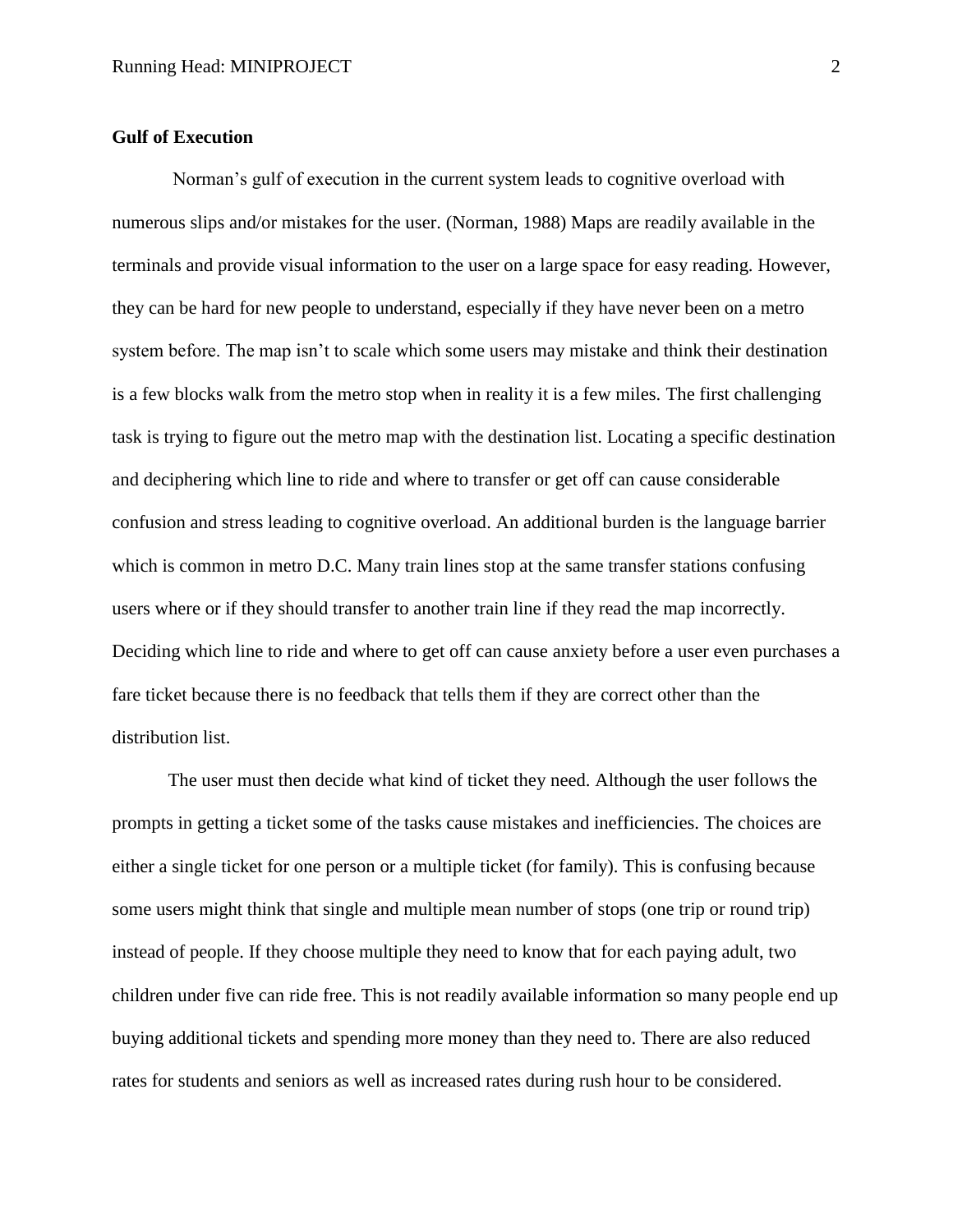After a user chooses the type of ticket needed they then decide how much they should pay. If they buy the default pass for \$8.00 it will probably be the best buy for their money if they plan on using the metro for more than one stop. If they pay as they go, they need to keep in mind that during rush hour, fares cost more and they need to figure that into the total amount. If they don't, then they will probably be adding fare when they exit. They can use the same fare ticket to add more money but that takes more time. Once they know which ticket to buy and the amount needed they can pay by cash, credit or debit. If they pay with cash, they will only receive change if they overpay. Once they receive the fare ticket they can proceed to the fare gate.

#### **Gestalt Principles**

Although the Smartrip fare machine follows Gestalt's' law of similarity with color, shape and size the brain uses energy to create a link between the circles (points) vs. rectangles (lines) to try to understand the relationships. (Interactive Foundation, 2018) In this case, the orange circles indicate steps to purchase a ticket, whereas the blue rectangles are instructions and pay options. The orange circles provide multi-stability that isolates the orange circles from the rest of the design, drawing the eye to it as an object. Uniform connectedness was ignored by placing the orange circles so far apart. Placing them closer together would allow the brain to spend less time understanding and processing the relationship. The purchase steps in large white letters by the orange circles are found in different locations (one on the left side of the circle and two on the right) and disrupt continuation as well. Proximity in relation to tasks such as payment and the control panel could be improved. The past experience principle relates to what users know and is often a cultural experience. Most people have experienced an ATM machine and would find that a similar process in purchasing a ticket. The following table demonstrates the tasks of buying a fare ticket from the airport. (See Table 1)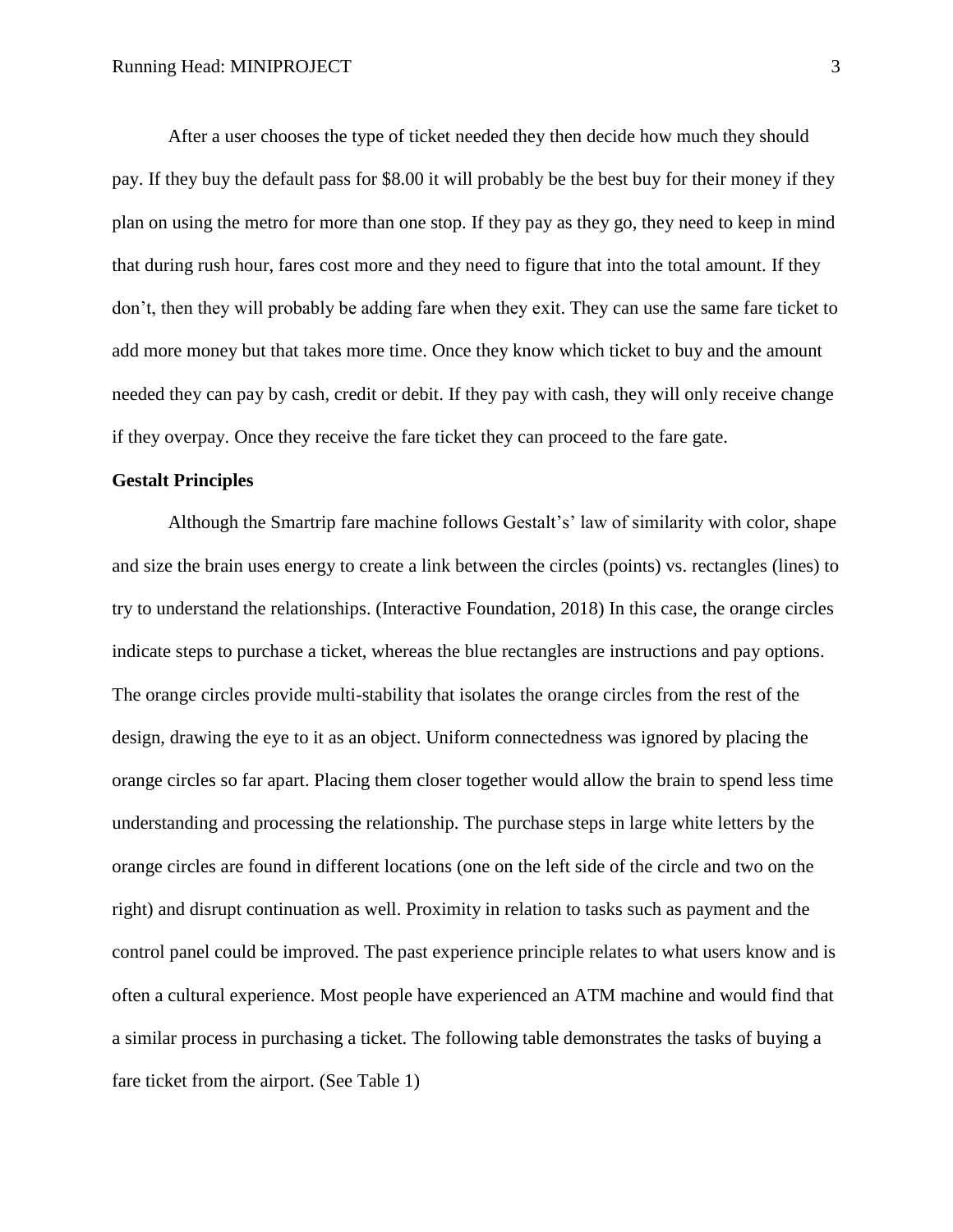Table 1: *Hierarchical Task Analysis*

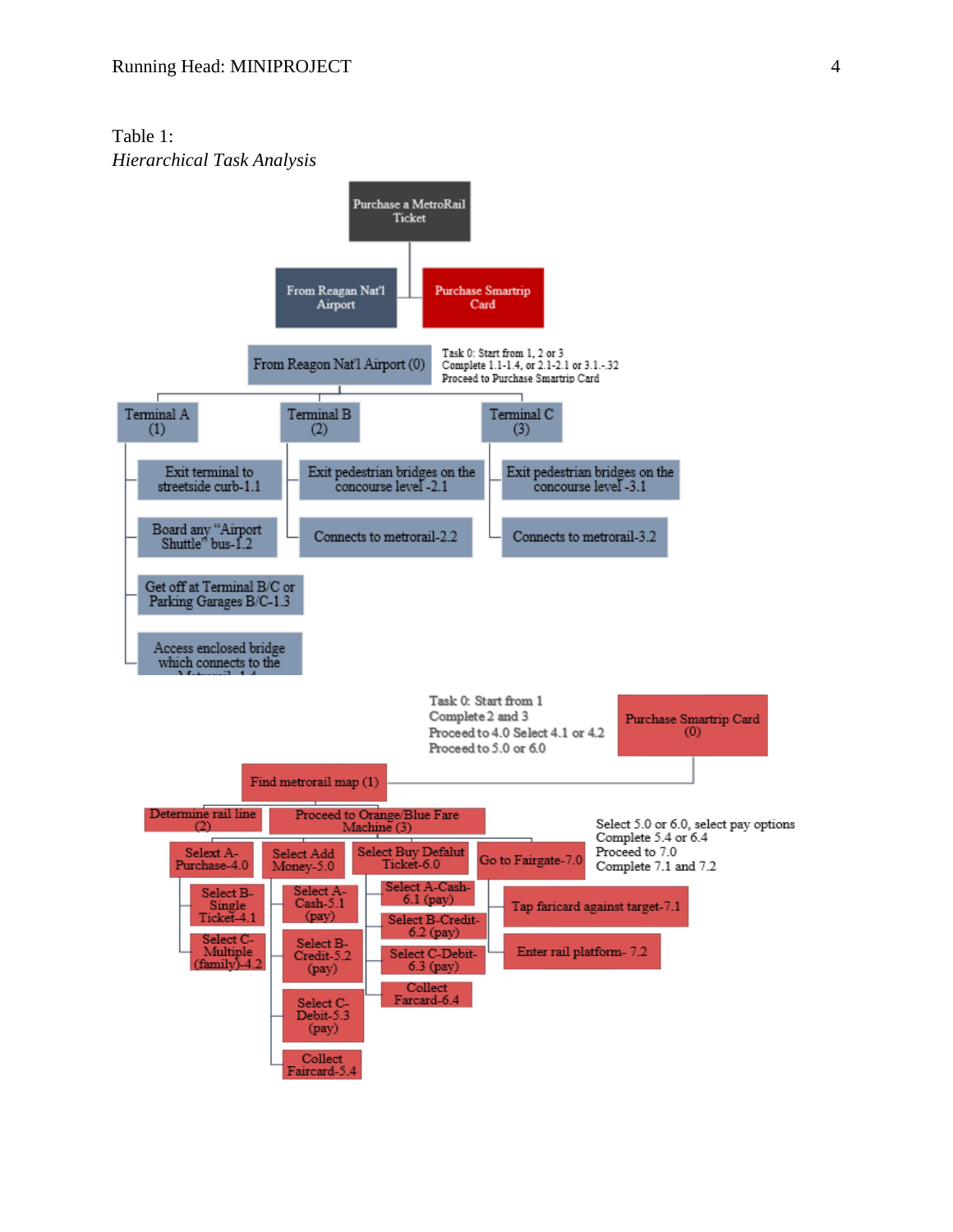#### **Design and Development**

The goal of the new interface design is to reduce cognitive load and increase efficiency in purchasing a ticket for independent metro travel. The design is developed using design thinking methodology through design based research. (See Figure 1) It is focused on users (user centered) and tasks according to needs of new and infrequent users. The design follows an iterative process. I choose this model because it focuses on solutions for real users, explores innovative ideas, and creates prototypes that are tested by the users themselves. (Design Based Research Collective, 2003, Buchanan, 1992).

Design thinking is extremely useful in tackling complex problems that are ill-defined or unknown, by understanding the human needs involved, by reframing the problem in human-centric ways, by creating many ideas in brainstorming sessions, and by adopting a hands-on approach in prototyping and testing. (Interactive Foundation, 2018)



Figure 1. Design Thinking Method. Source: NNGroup.com, Design Thinking 101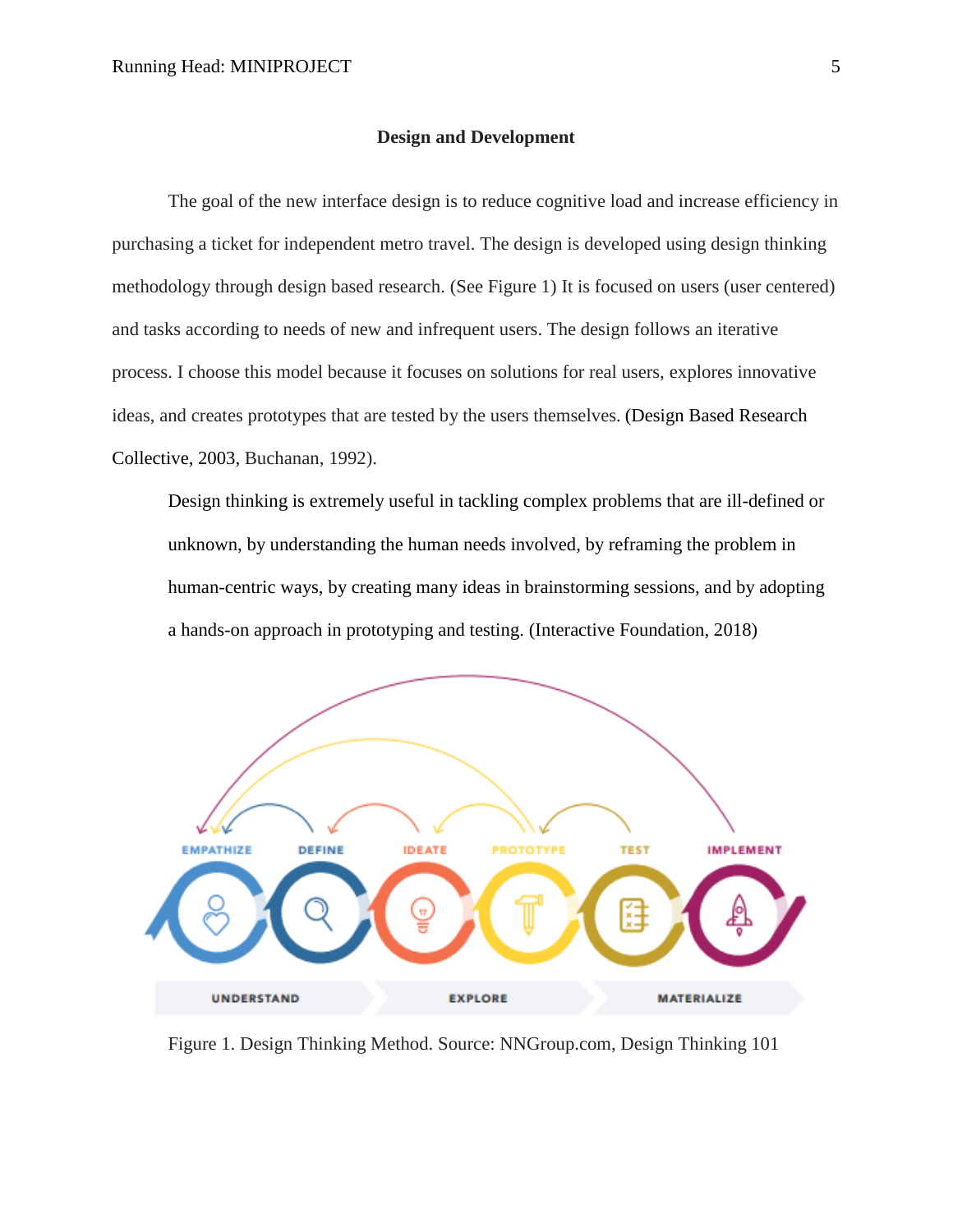Using this process, the design steps are outlined below:

**Empathize**- I have had my own set of experiences with metro systems (including D.C.) in the United States as well as in foreign countries. I feel as a user myself I can readily understand the frustration and anxiety accompanied with trying to figure out a system in a crowded and bustling place. Not knowing the local language and currency puts an additional cognitive strain on users. Also, not knowing the city and determining which train line and stop can cause extreme frustration. In Barcelona, I got caught in a train terminal and couldn't leave because I bought the wrong train line ticket. The exit fare machine didn't work and ate my fare card so I had to wait for security to let me out. They told me that happens all the time. Maybe the machine should be fixed?

**Define-** Through user research and observations a list of behaviors and slips can be put together to create a list of current unmet user needs. What are the pain points that need to be addressed? (See Table 2)

Table 2: *Slips and Mistakes (on next page)*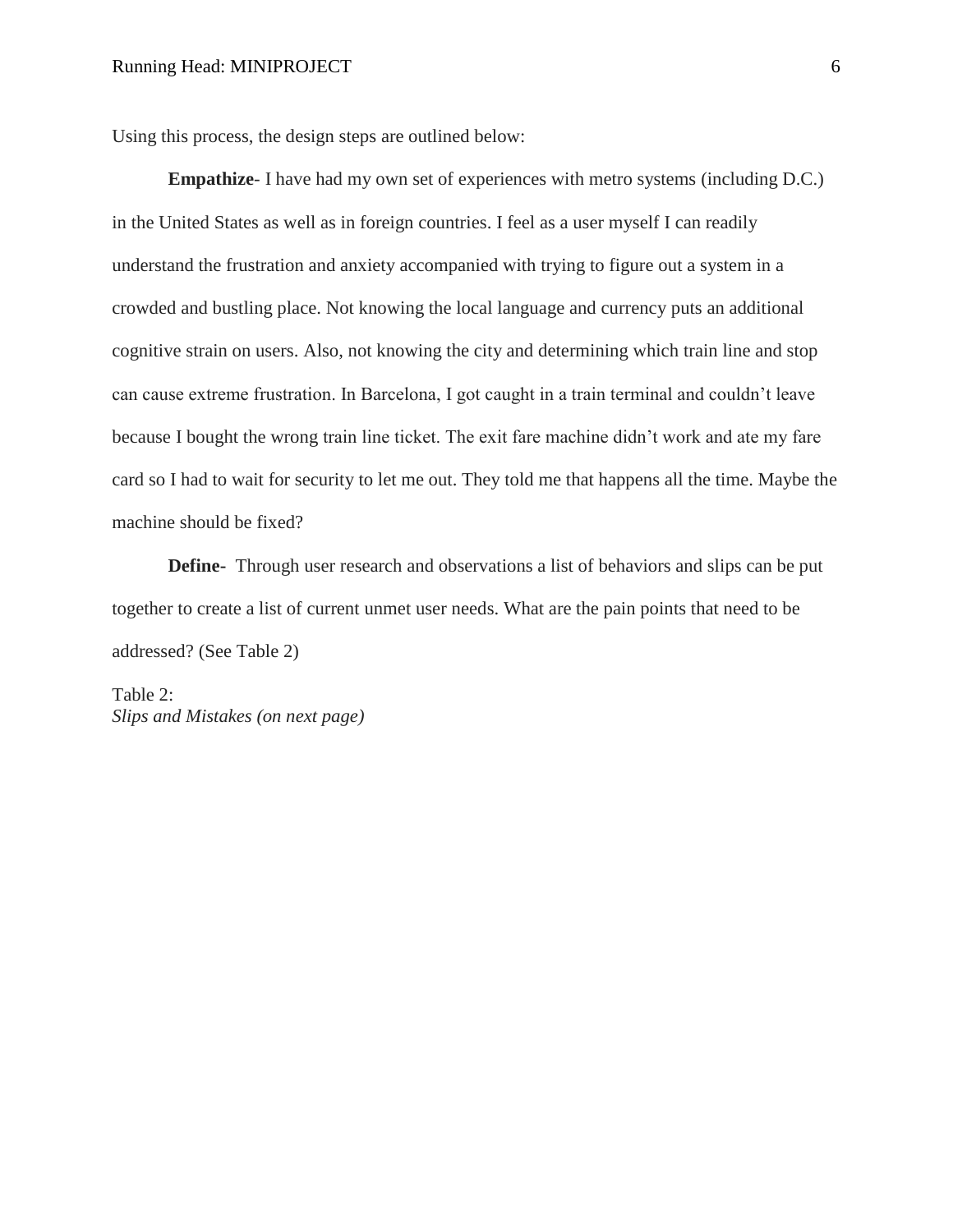| Category           | <b>Behavior</b>                                                                                                | <b>Source of</b>                                                                                                                                                        | <b>Slips/Mistakes</b>                                                                                                                                                                                                                        | <b>Unmet Needs</b>                                                                                              |  |
|--------------------|----------------------------------------------------------------------------------------------------------------|-------------------------------------------------------------------------------------------------------------------------------------------------------------------------|----------------------------------------------------------------------------------------------------------------------------------------------------------------------------------------------------------------------------------------------|-----------------------------------------------------------------------------------------------------------------|--|
|                    |                                                                                                                | <b>Confusion</b>                                                                                                                                                        |                                                                                                                                                                                                                                              |                                                                                                                 |  |
| Metro Map          | $Cognitive \setminus$<br>visual literacy<br>Figuring out<br>which train line,<br>stop and<br>transfers to take | Choosing the<br>correct train line<br>and stop in an<br>unfamiliar city<br>Map destination<br>list is to dense to<br>make an accurate<br>decision in a<br>timely manner | -Choosing wrong<br>train line<br>-Reading map to<br>scale<br>-Getting off at the<br>wrong stop<br>-Transferring when<br>not necessary<br>-Not transferring<br>when necessary                                                                 | Efficient way to find<br>metro stop<br>Visual Literacy                                                          |  |
| Ticket<br>Purchase | Choosing a<br>machine                                                                                          | Three machines<br>to review and<br>choose                                                                                                                               | Selecting wrong<br>machine and<br>spending cognitive<br>energy                                                                                                                                                                               | Clearly marked<br>machine                                                                                       |  |
| Ticket<br>Choice   | Reading<br>purchasing<br>directions on<br>kiosk                                                                | Directions are in<br>different places.<br>Causes extra<br>processing time to<br>connect<br>information<br>Discounts and<br>rush hour not<br>included in rates           | -Mistake<br>single/multiple ticket<br>definition<br>-Select wrong ticket<br>type<br>-Buying to many<br>multiple tickets or<br>not enough<br>-Not adding money<br>for rush hour and<br>underpaying<br>-Overpaying<br>(discounts not<br>known) | Limited language<br>Clear Steps /<br>Process<br>Fares automatically<br>generated with all<br>fees and discounts |  |
| Paying             | Cash, Credit,<br>Debit                                                                                         | Calculating<br>correct ticket<br>price for<br>destination based<br>on time of day                                                                                       | Over pay or<br>underpay if<br>discounts and rush<br>hour rates are not<br>known                                                                                                                                                              | Receiving change in<br>cash and coins                                                                           |  |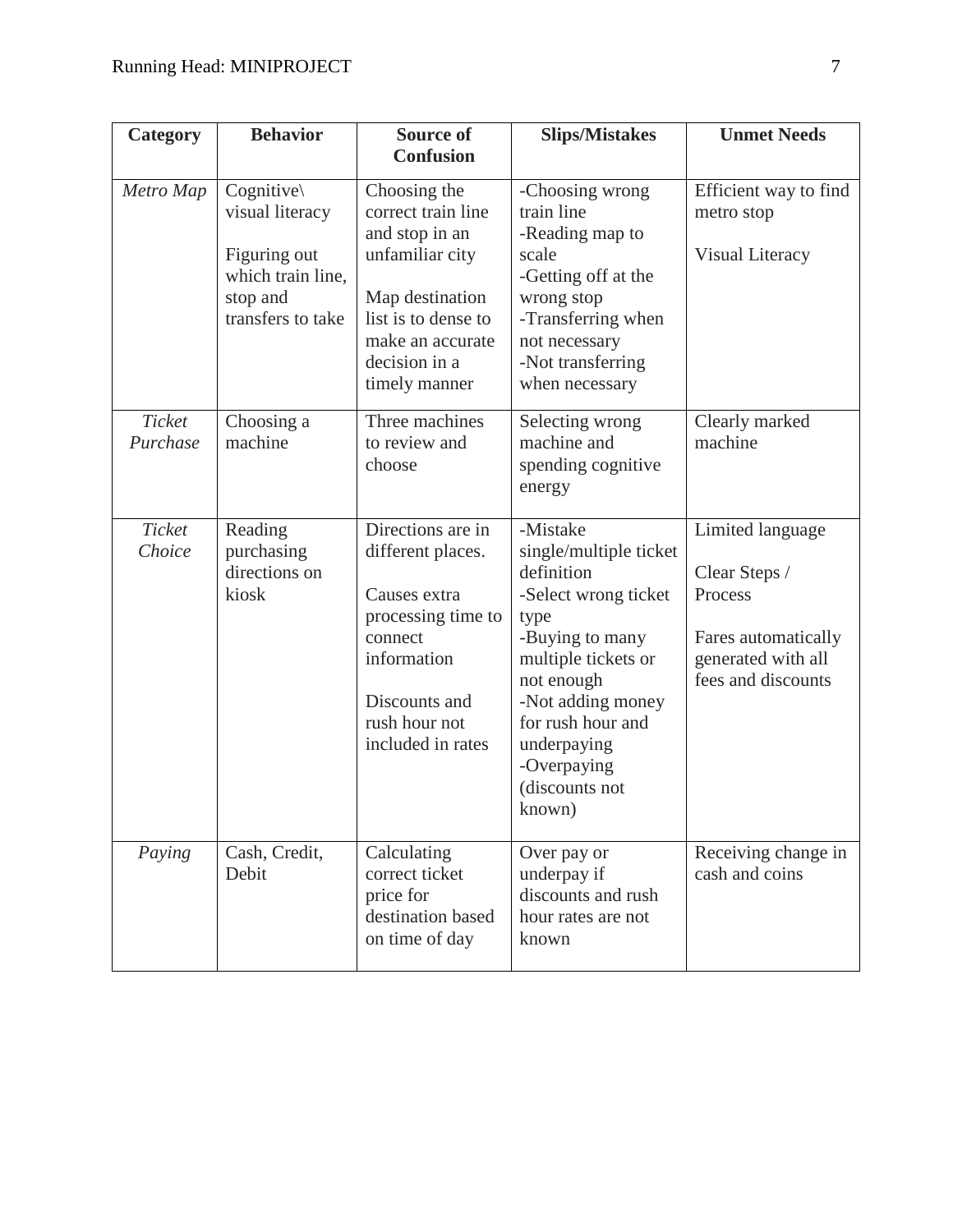Based on these findings user design needs I defined are:

- The fare ticket machine should be visibly easy to pick out. Users should not have to guess which machine is used to purchase a fare ticket. Machines can be combined into one.
- The process to buy a ticket should be clearer and easier and follow a mental model. The directions and steps are currently labeled all over the front of the machine making it hard to follow.
- There are too many rules about discounts and rush hours and added fare costs. This should be built into the system and prompt the user while purchasing the ticket.
- If paying with cash, currency received back should include dollars and coins.
- Languages other than English should be available. D.C. is an international city. I had to use Google Translate in Spain last summer to read the Metro fare ticket machine which was only in Catalonian. That was an unmet need for a native English speaker.

**Ideate-** At this point of the process brainstorming ideas will help to redefine the design. No idea is bad. This would ideally be a team activity. The brainstorming ideas I came up with are to create a touch screen fare machine based on google maps with an ATM type function. This fits most people's mental models because they use these interfaces and are familiar with them. This system might be expensive for a city to implement but the user experience would be easier and more efficient and over time pay for itself with only one machine vs. three. It could also be made into a smart phone app for frequent users to pre-pay.

**Prototype**- This project will show three low fidelity mockups to demonstrate design components and to get feedback from actual users. (See prototypes in next section)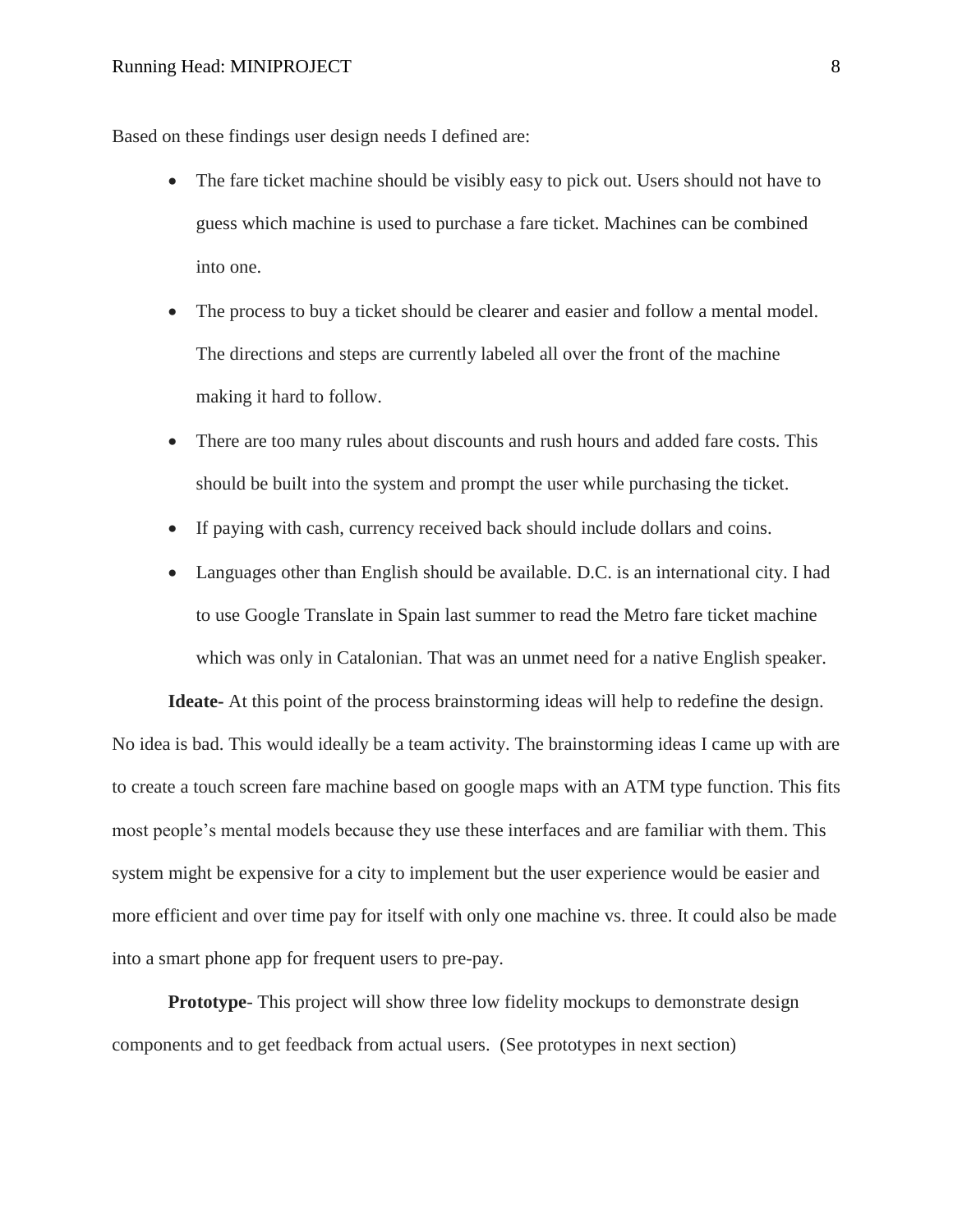**Test-**Testing will occur at various points to make sure user needs are being met. This phase will also include evaluation protocols to find out if the design improves how users think and feel about the tasks. (See evaluation section)

**Implement**- This step involves developing the prototype into a product and putting it in the marketplace after all the other steps have been completed satisfactorily. (Gibbons, 2016)

#### **Design Recommendations**

The new design to reduce cognitive load and increase efficiency for Smartrip fare machines is based on the DBR model keeping in mind Gestalt's principles:

- The fare machine will be a touch screen with a keyboard and voice command in the shape of an ATM style kiosk with payment / receipt console.
- There will be a language option menu for users to choose. Directions will be in text and voice in users selected language as well as graphics for visual cues.
- A google map screen will appear and ask the user to key in a place or address with a pop up menu of destination choices (voice command option) or touch an area of the map.
- Once the user types, uses voice command or touches the area of destination a location balloon will appear on the map marking the metro station stop and indicating the train line and transfers if any.
- The user will follow the prompt on screen and choose each selection to determine fare price. Users can pay with cash, debit or credit and receive dollars and coins for change.
- When the user pays the fare an optional receipt can be printed with the "directions" like google maps giving the train line, transfer and stop for reference in the language the user chooses.
- To add extra fare or exit fare the user would insert the fare card and follow prompts.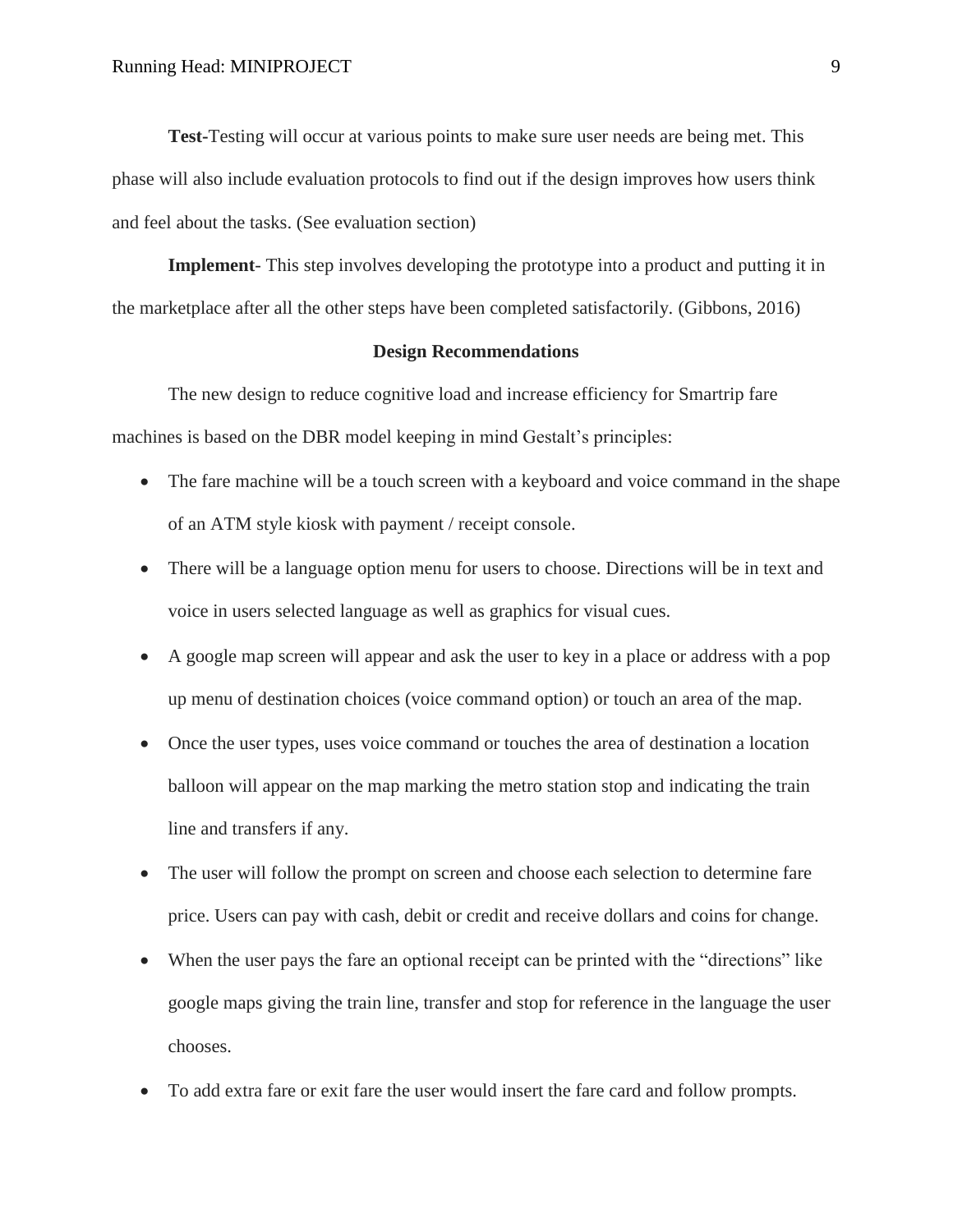## **Design Prototypes**

## **Image 1: New Kiosk Desgn Mockup**

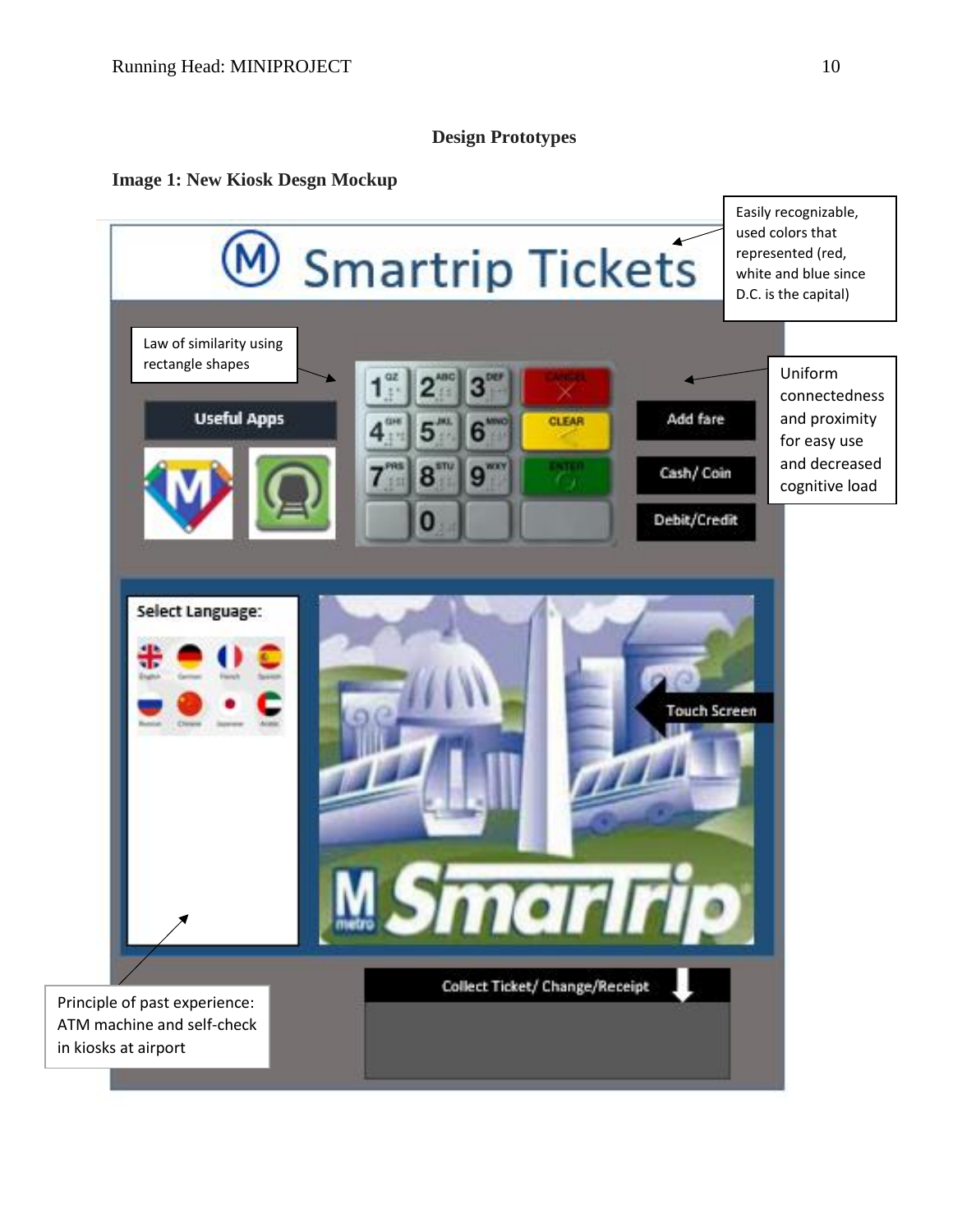

## **Image 2: Touch Screen Mock Up of Finding Train Line and Metro Stop**

**Image 3: Touch Screen Mock Up of Selecting Fare Ticket**

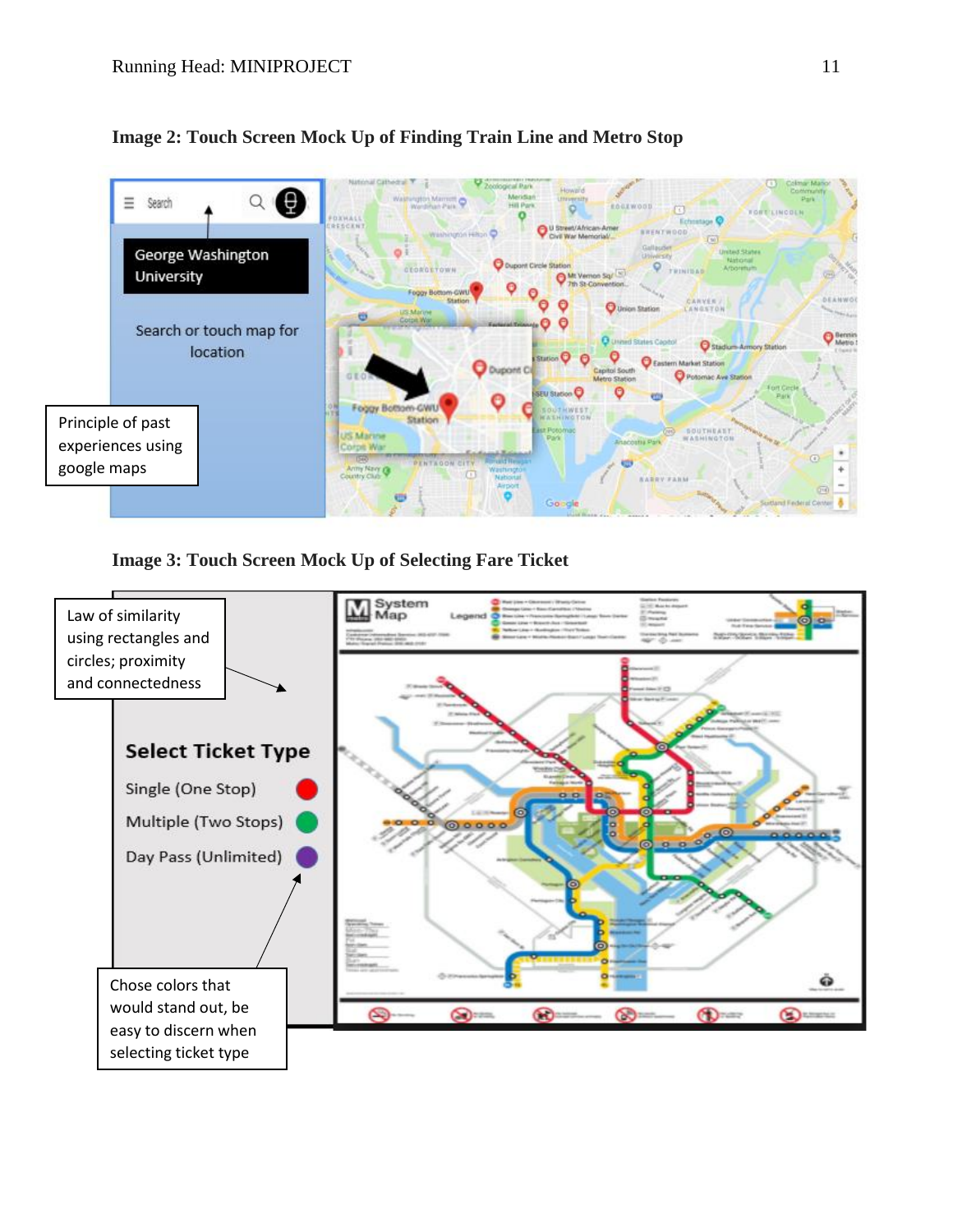#### **Evaluation Methods**

After the initial prototype is designed the first iteration in evaluating the new design will be conducting a customer experience map. (See Appendix 1) This formative evaluation method compares the current functions of the new system to the current user experience across several touchpoints. This artifact should be from the point of view of the user, not the designer and provide information about unmet needs, issues, frustrations, and any failures required to deliver the expected user experience. It serves as an actionable mechanism and not a conclusion for a user centered design framework. Customer experience maps will help the system designers to understand how a user performs a task (how they purchase a metro ticket); how well the design meets the needs of the users; and produces a roadmap to implementation. (Halvorsrud, Kvale, & Følstad, 2016)

Being able to understand different user viewpoints is crucial. Everyone has their own mental model they draw from when performing a task. Setting up user profiles will help identify types of users needed. In testing this system, it is significantly important to choose new or infrequent metro users and those with different native language backgrounds to see differences in user experiences. This will help determine quickly what the "missing" parts or what functions aren't working well. ADA compliance and ergonomics should be considered in the overall design. My design includes some elements but not all at this time. The number pad incudes brail and the touch screen uses voice command for those with sight impairments but doesn't solve all issues. The hearing impaired should be able to perform the task by using the keyboard and prompts (with visuals). To accommodate those in wheelchairs there should be some kiosks available at each station with recommended height requirements and adjustments for a wheel chair to fit comfortably while the user is performing the task.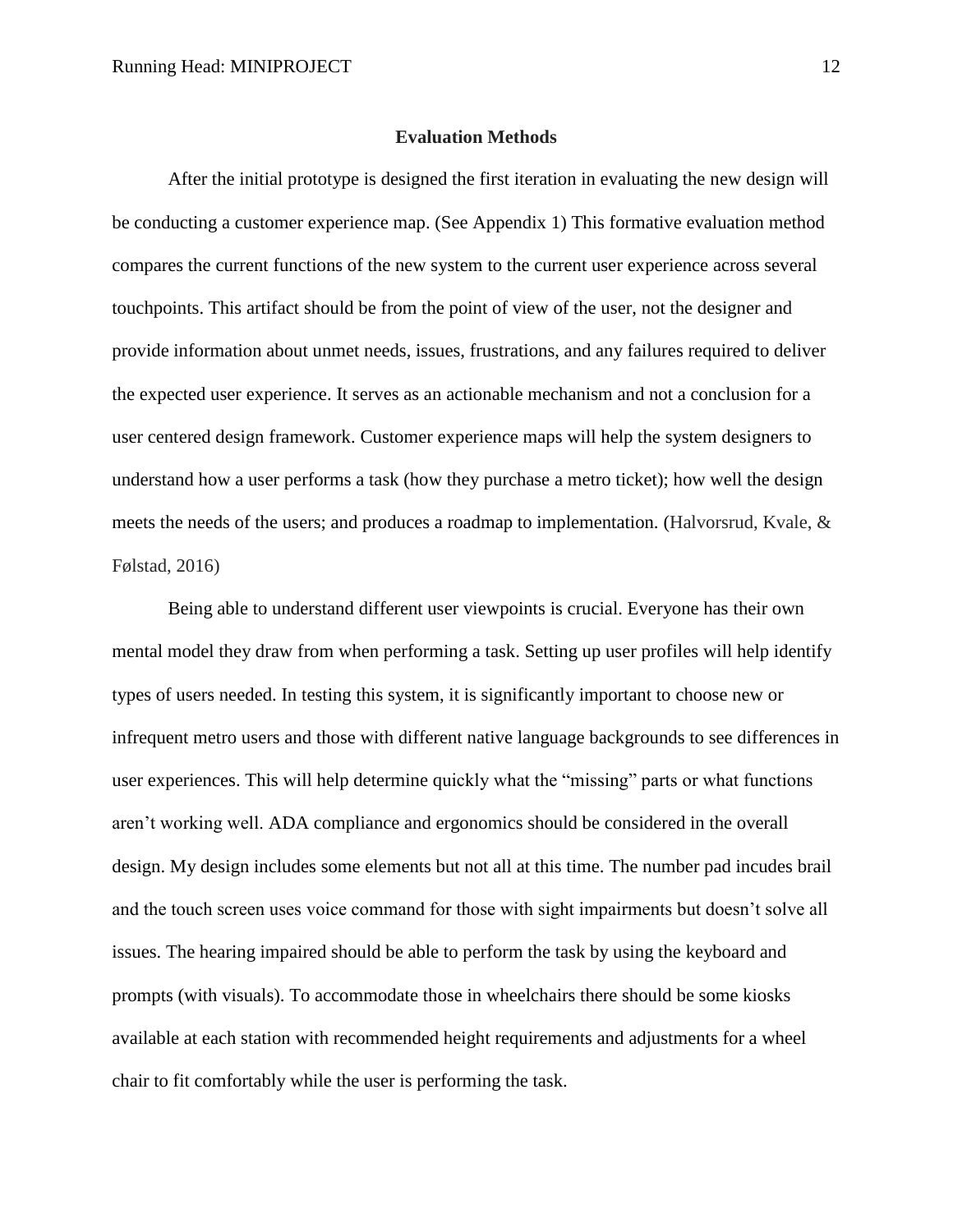Usability testing is often the best way to create a customer experience map. Choosing a method that reflects user expectations and experiences is essential to this mapping process. Methods used for this new design include system task performances, SUS survey and follow up semi-structured interviews with user groups.

After conducting the usability tests the next step is creating a user layer that documents the task flow. Using a sticky note desktop program, I can keep track of what works well and what needs to be improved after each user test and add and rearrange the "notes" during the process. After this process I can create a design layer that maps the ideal user experience for the system. Joining these two layers together will help identify areas that are good, missing or in direct conflict with the user experience to start assembling the map. This artifact is a living document that can be used to redesign parts of the system and will be updated during each iteration. I chose formative evaluation instead of summative for this design project because if a city is going to spend a substantial amount of money on a product they will want it to function and be efficient before putting it out for public use rather than after the fact and have a substandard product.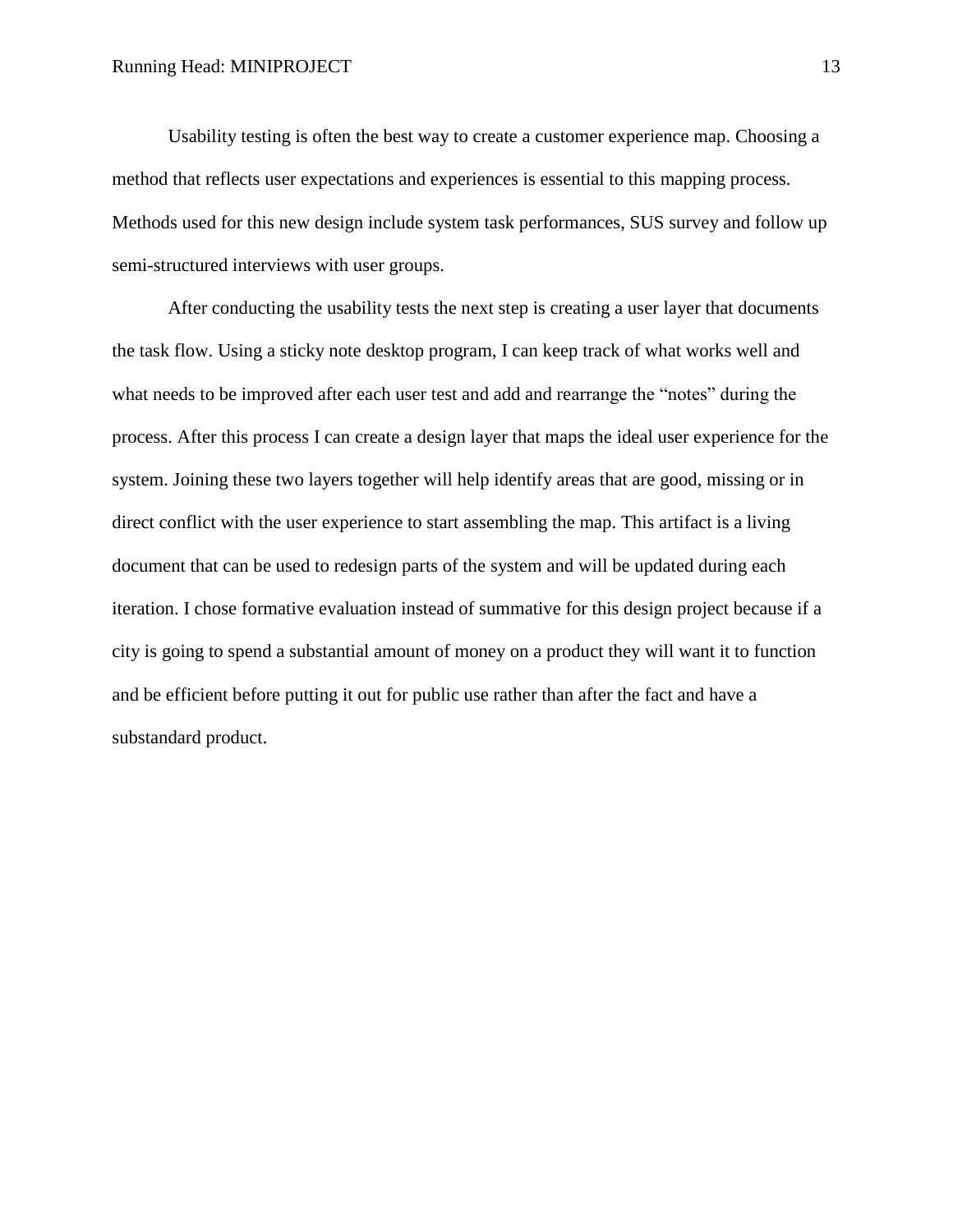| adaptive path                                                                      |                                                                                                          | <b>STAGES: Global</b><br>more savvy travelers.<br>Make your customers into better,           | STAGE: Initial visit<br>proposition.                                                | $=$ MBOTD<br>Opportunities<br>Communicate a clear value         | <b>EXPERIENCE</b>                                              | <b>FEELING</b>                                                                                                                                                                                                                            | <b>THINKING</b>                                                                                                                                                                                                                                                    | <b>DOING</b>                                                                                                                                                                                           | <b>RAIL EUROPE</b>                                               | <b>Customer Journey</b><br>SHOES | <b>Guiding Principles</b>                                                  |                            |
|------------------------------------------------------------------------------------|----------------------------------------------------------------------------------------------------------|----------------------------------------------------------------------------------------------|-------------------------------------------------------------------------------------|-----------------------------------------------------------------|----------------------------------------------------------------|-------------------------------------------------------------------------------------------------------------------------------------------------------------------------------------------------------------------------------------------|--------------------------------------------------------------------------------------------------------------------------------------------------------------------------------------------------------------------------------------------------------------------|--------------------------------------------------------------------------------------------------------------------------------------------------------------------------------------------------------|------------------------------------------------------------------|----------------------------------|----------------------------------------------------------------------------|----------------------------|
| ţ                                                                                  |                                                                                                          | STAGES: Global<br>Engage in social media with<br>explicit purposes.                          | Help people get the help they<br>need.<br>STAGES: Global                            |                                                                 | Helpfulness of Rail Europe<br><b>Enjoyability</b>              | ● i'm axcitad to go to Europal<br>● Will Ibe able to see everything I can?<br>● What if I can't afford this?<br>● I don't want to make the wrong choice.                                                                                  | <br>What is the easiest way to get around Europe?<br>Where do I want to go?<br>How much time should l'we spend in each<br>place for site seeing and activities?                                                                                                    | interactive map<br>Talk with<br>friends<br>Plan with<br>Destination<br>soBed<br>ŧ<br>Map itinerary<br>(finding pass)<br>Look up<br>searches                                                            | Research destinations, routes and products                       | <b>Research &amp; Planning</b>   | convenient, easy, and flexible.<br>People choose rail travel because it is | Rail Europe Experience Map |
|                                                                                    |                                                                                                          |                                                                                              | Support people in creating their<br>own solutions.<br>STAGES Global                 |                                                                 | Helpfulness of Rail Europe<br>Enjoyability                     | is contusing.<br>• Am I sure this is the trip I want to take?<br>so negative.<br>• Keeping track of all the different products<br>· It's hard to trust Trip Advisor. Everyone is                                                          | + I wart to get the basis price, but I'm willing to pay a<br>+ How more for first class.<br>+ How more for first class.<br>+ How more for first class.                                                                                                             | Google<br><b>Travel sites</b><br><b>Blogs &amp;</b><br><b>Web</b><br>compare<br>airfare<br>Kayak,<br>Research<br>hotels<br>Live chat for<br>questions                                                  | Enter trips<br>Select Pass(es)<br>Review fares                   | <b>Shopping</b>                  | travel process.<br>Rail booking is only one part of people's larger        |                            |
|                                                                                    | Information                                                                                              | STAGES: Planning, Shopping, Booking<br>Connect planning, shopping and<br>booking on the web. | STAGES: Planning, Shopping                                                          | PLANNING, SHOPPING, BOOKING<br>Enable people to plan over time. | Helpfulness of Rail Europe<br>Enjoyability                     | * Wabistia experience is easy and friendly!<br>* Foots are finally and the final friendly!<br>* Foots are Finolets and which are pape tickets.<br>Not sure my tckets will arrive in time.                                                 | ● Do I have all the tickets, passes and reservations<br>I need in this booking so I don't pay more<br>shipping?<br>• Rail Europe is not answering the phone. How<br>else can I get my question answered?                                                           | May call If<br>difficuties<br>occur                                                                                                                                                                    | Confirm<br>tinerary<br>Delivery<br>Viewiec<br>Payment<br>options | <b>Booking</b>                   |                                                                            |                            |
|                                                                                    | sources<br>Cognitive walkthroughs<br>Stakeholder interviews                                              | STAGE: Booking<br>Aggregate shipping with a<br>reasonable timeline.                          | STAGES: Plaming, Shopping<br>and booking.                                           | Visualize the trip for planning                                 | Helpfulness of Rail Europe<br>Enjoyability                     | $\bullet$ Spressed that I'm about to leave the county<br>and Fial Europe worit arswer the phone.<br>$\bullet$ Frustrated that Fall Europe worit ship tickets<br>to Europe.<br>Happy to receive my tickets in the mail!                    | ● Do I have everything I need?<br>● Rali Europe website was easy and friendly, but<br>when an issue carne up, I couldn't get help.<br>● What will I do if my tokets don't arrive in time?                                                                          | Print e-tickets<br>at home<br>₫<br>Change<br>plans                                                                                                                                                     | Review &<br>Confirm<br>Wait for paper tickets to arrive          | Post-Booking, Pre-Travel         | People build their travel plans over time                                  |                            |
| Existing Rail Europe Documentation<br>Experience Map for Rail Europe   August 2011 | Customer Experience Survey                                                                               |                                                                                              | STAGES: Shopping Booking<br>Arm customers with information<br>for making decisions. |                                                                 | rijoyability                                                   |                                                                                                                                                                                                                                           |                                                                                                                                                                                                                                                                    | Paper tickets<br>arrive in mail<br>Check ticket<br>X<br>snues<br><b>View</b><br>maps                                                                                                                   |                                                                  | <b>Travel</b>                    |                                                                            |                            |
|                                                                                    | Organization                                                                                             | STAGES: Post-Booking, Traveling<br>with change.<br>Proactively help people deal              | STAGES: Post-Booking, Transl, Post-Travel<br>experience.                            | POST-BOOK, TRAVEL, POST-TRAVEL<br>Improve the paper ticket      | Helpfulness of Rail Europe                                     | $*$ I am fealing vulnerable to the might.<br>the middle of the might.<br>Meeting people who v<br>serentipitous, and sp<br>connection<br>e to be in an unknown place in<br>vant to show us around is fun,<br>I won't arrive on time for my | $\bullet$ i just figured we could grab a train but there are<br>$\bullet$ Am I ron the tastic. What can we do now?<br>$\bullet$ Am I ron the dight train? If not, what next?<br>$\bullet$ I want to meright train? If not, what next?<br>$\bullet$ I want to merig | Look up<br>timetables<br>$\pm$<br>E-ticket Print<br>at Station<br><b>Arrange</b><br>sdoe<br>/qex<br><b>Buy additional</b><br>tickets<br>Ξ<br>Get stamp<br>for refund<br>Plan/<br>confirm<br>activities | Activities, unexpected changes                                   |                                  | and personable.                                                            |                            |
|                                                                                    | $\begin{array}{c}\n\text{mod } \\ \text{mod } \\ \text{mod } \end{array}$<br><b>Now you have the COV</b> | STAGES: Post-Bookrg, Post Travel<br>Communicate status clearly at<br>all times.              | STAGE Traveling<br>Accommodate planning and<br>booking in Europe too.               |                                                                 | Helpfulness of Rail Europe<br>Enjoyability<br>ada Relli Europe | . A bit annoyed to be dealing with ticket refund<br>Excited to share my vacation story with<br>my friends.<br>ssues when I just got home                                                                                                  | ● Trying to return ticket I was not able to use. Not<br>● People are going to love these photos!<br>● People are going to love these photos!<br>● Next time, we will explore routes and availability<br>more carefully.                                            | Request<br>refunds<br>experience<br>(reviews)<br><b>BJBUS</b><br>Meb<br>⊠<br>Mail tickets<br>for refund<br>photos<br>Share                                                                             | Follow-up on refunds for booking changes<br>Share experience     | <b>Post Travel</b>               | People value service that is respectful, effective                         |                            |

# Appendix 1: Customer Experience Map Example